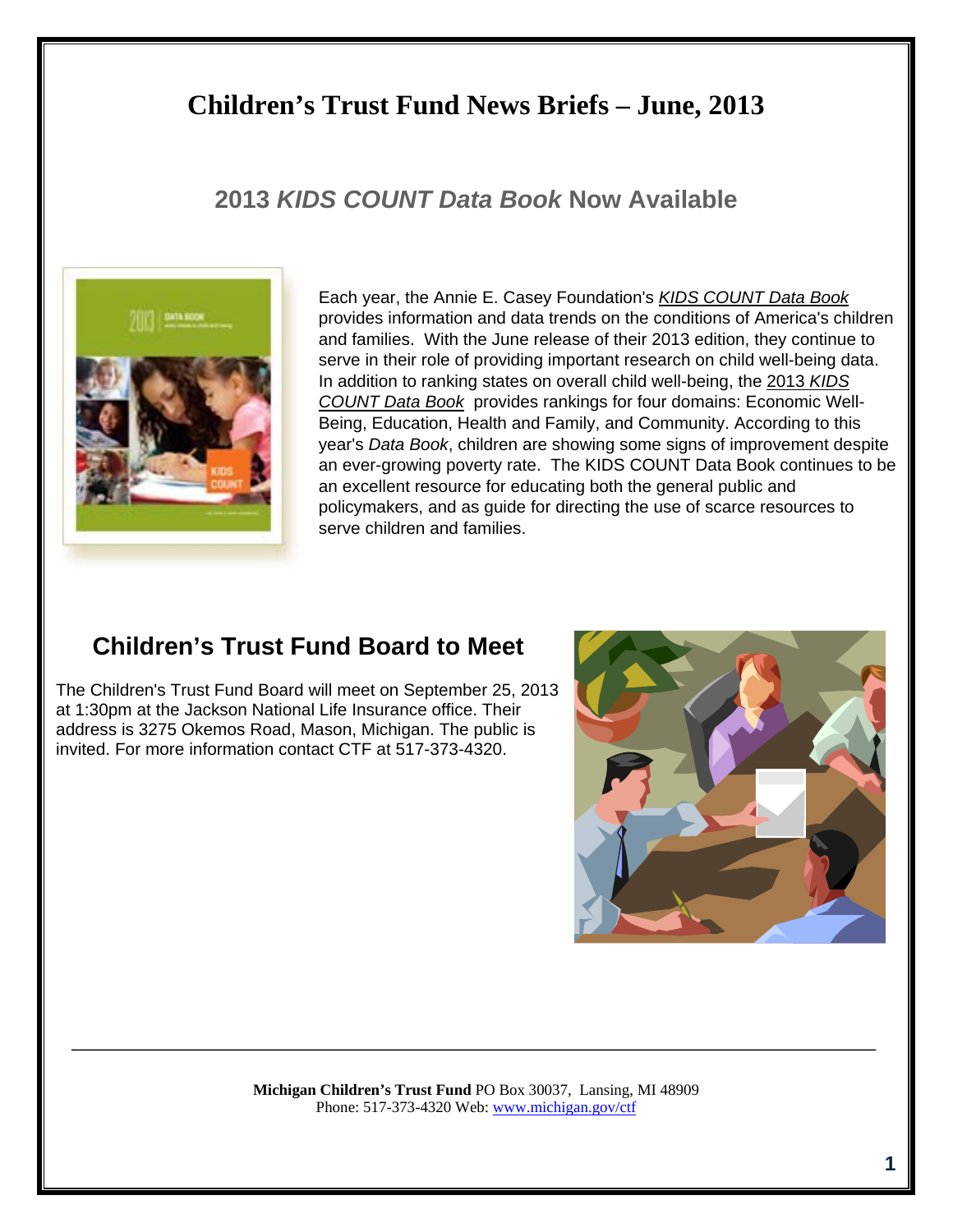# **Local Council News**

### **A Review of the Child Abuse Prevention (CAP) Month Survey**

In the spirit of continuous quality improvement, CTF conducts an annual CAP Month survey to assess the resources, information and activities provided for (April's) CAP Month. That information and feedback is considered and is vital for future CAP Month planning. All CAP Month planning is developed in part with the help of the Local Council CAP Month Workgroup, made up of Local Council volunteers from across the state. CTF wishes to express deep gratitude to those individuals who took time from their already busy schedule to participate in the work group. They are; (alphabetical order by county) Leslie Eschenbacher and Catherine Martinez (Bay), Kathy Kelly (Ingham), Deanna Norris (Livingston), Miriana Mile (Oakland), Jodi Glass (Ottawa), Heather Appold (Saginaw), and Cindy Swift (Out-Wayne).

## **Highlights from the Child Abuse Prevention Month Survey**

Each year CTF provides an online toolkit for Local Councils and others for their CAP Month use. The toolkit which can be found on the CTF website at http://www.michigan.gov/ctf/0,4554,7-196-40188-137311--,00.html contains a vast array of materials that can be used for CAP Month and beyond. Regarding the on-line CTF toolkit that is developed the councils shared the following:

- The vast majority of respondents like having the toolkit online.
- The most used components of the toolkit include: the Pinwheels for Prevention page; CAP Month poster; CAP Month brochure; Calendar of Activities; CAP Month Prevention Awareness Day brochure and; local, state and national statistics.
- Over 90% of respondents stated that they believe the toolkit will be useful to them for their 2014 CAP Month planning efforts.

Prevent Child Abuse America toolkit developed materials were also made available to Local Councils. The most popularly used resources from that toolkit were; the pinwheel activity suggestions and sample press release.

Each year for CAP Month, CTF provides free of charge a minimum of 96 pinwheels (the national symbol of child abuse prevention), a number of brochures and posters, as well as other materials for the Local Councils. Local Councils are welcome to order additional pinwheels at a nominal cost. This year over 96% of respondents stated that the pinwheels and other materials were delivered in a timely fashion and nearly 97% of all Local Councils are actively using the pinwheels for their CAP Month endeavors. Examples of how pinwheels were used include the following:

- Planting of a pinwheel "garden";
- Using for fundraising efforts;
- Displaying at public locations and events; and
- Using as table center pieces at CAP Month functions.

Although weather issues can be a challenge during CAP Month, especially for planting a pinwheel garden, particularly for the Northern Lower Peninsula and Upper Peninsula, many successes were noted in the survey including:

- Partnerships with local McDonalds and other retailers to sell pinwheels;
- Rallies, pinwheel garden ceremonies and other public awareness events;
- Positive media coverage including newspaper articles, television and radio; and
- Hosting professional conferences and parenting classes.

For more information about CAP Month, the CAP Month Survey or any other Local Council questions, please feel free to contact Emily Schuster-Wachsberger (wachsbergere@michigan.gov).